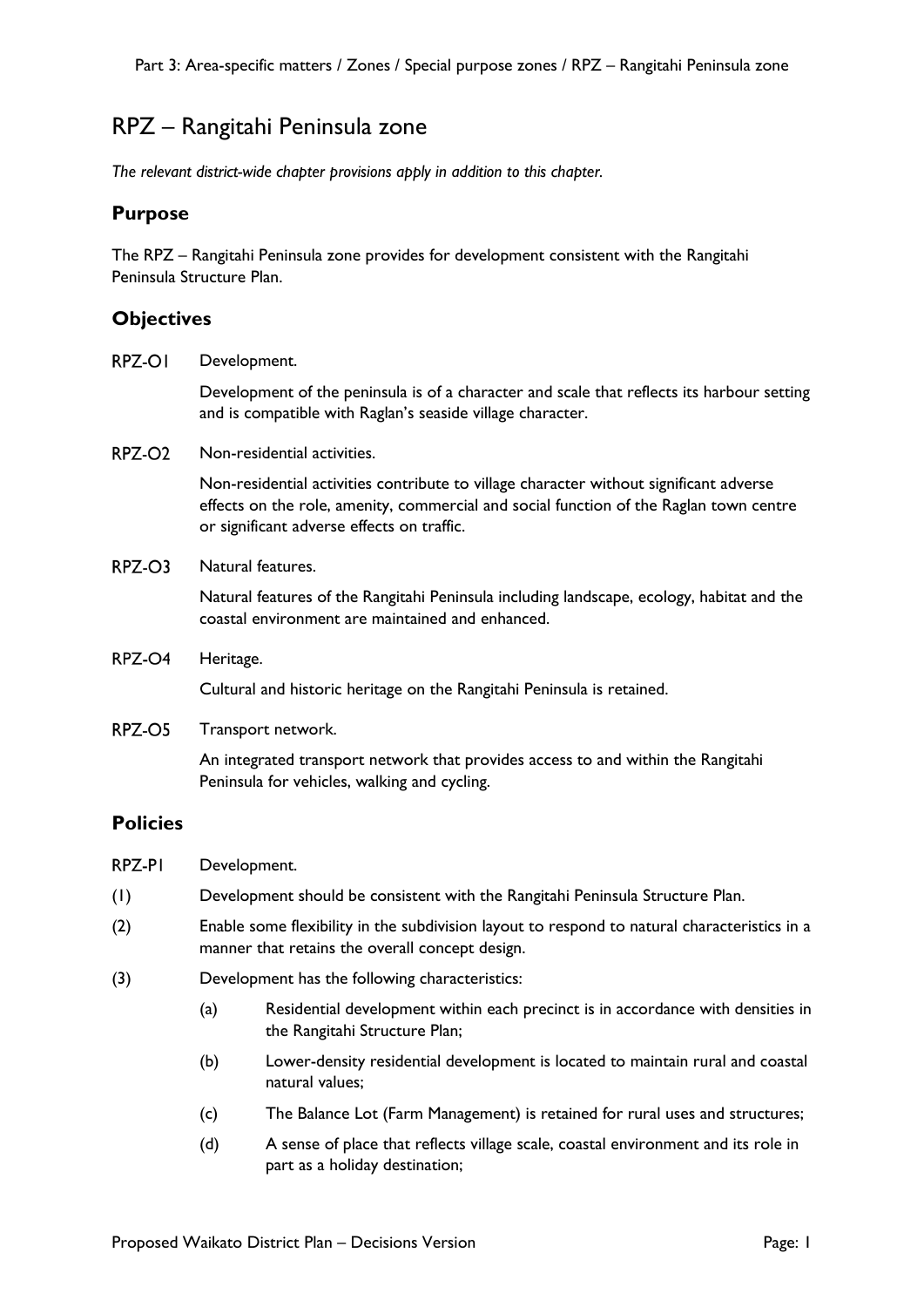- (e) Maintains a physical and visual connection to the existing Raglan settlement,
- (f) Maintains a visual connection to Mt Karioi;
- (g) Provides walking and cycling access to the coast;
- (h) Public open space is integrated within the village layout;
- (i) Small-scale / local-level businesses are enabled in appropriate locations.
- **RP7-P2** Residential development.
- (1) Residential development should adopt building forms and attributes that support the seaside village character, including:
	- (a) Creation of distinct neighbourhoods based on landscape character;
	- (b) A low-speed, pedestrian-friendly road network;
	- (c) A highly-connected network of pedestrian, cycle and bridle ways, (iv) A range of building forms and intensity;
	- (d) Concentration of more intensive building forms around amenity areas and settlement nodes, and a predominance of freestanding dwellings;
	- (e) Orientation of dwellings to utilise passive solar gain and maximise outlook towards the coast;
	- (f) Establishing building platforms that minimise earthworks;
	- (g) Design of buildings support good street outlook / surveillance for safety.
- RPZ-P3 Staged, integrated infrastructure.
- (1) Provision of infrastructure works should be staged, integrated and maintained to achieve efficient provision and operation of infrastructure without:
	- (a) Inhibiting planned timing of residential development;
	- (b) Relying on future capacity increases or parallel systems.

#### RPZ-P4 Activities.

Subdivision, use and development should be located and designed to provide a variety of living environments with recreational opportunities in close proximity

- RPZ-P5 Commercial activities.
- (1) Commercial activities are managed to ensure that:
	- (a) They are in locations consistent with the Rangitahi Peninsula Structure Plan;
	- (b) Activities will meet local needs;
	- (c) Traffic impacts are managed;
	- (d) Adverse effects on the role, amenity, commercial and social function of the Raglan town centre are minimised;
	- (e) They are designed and located to contribute to village character;
	- (f) They are at a scale that retains the overall residential character of the Peninsula.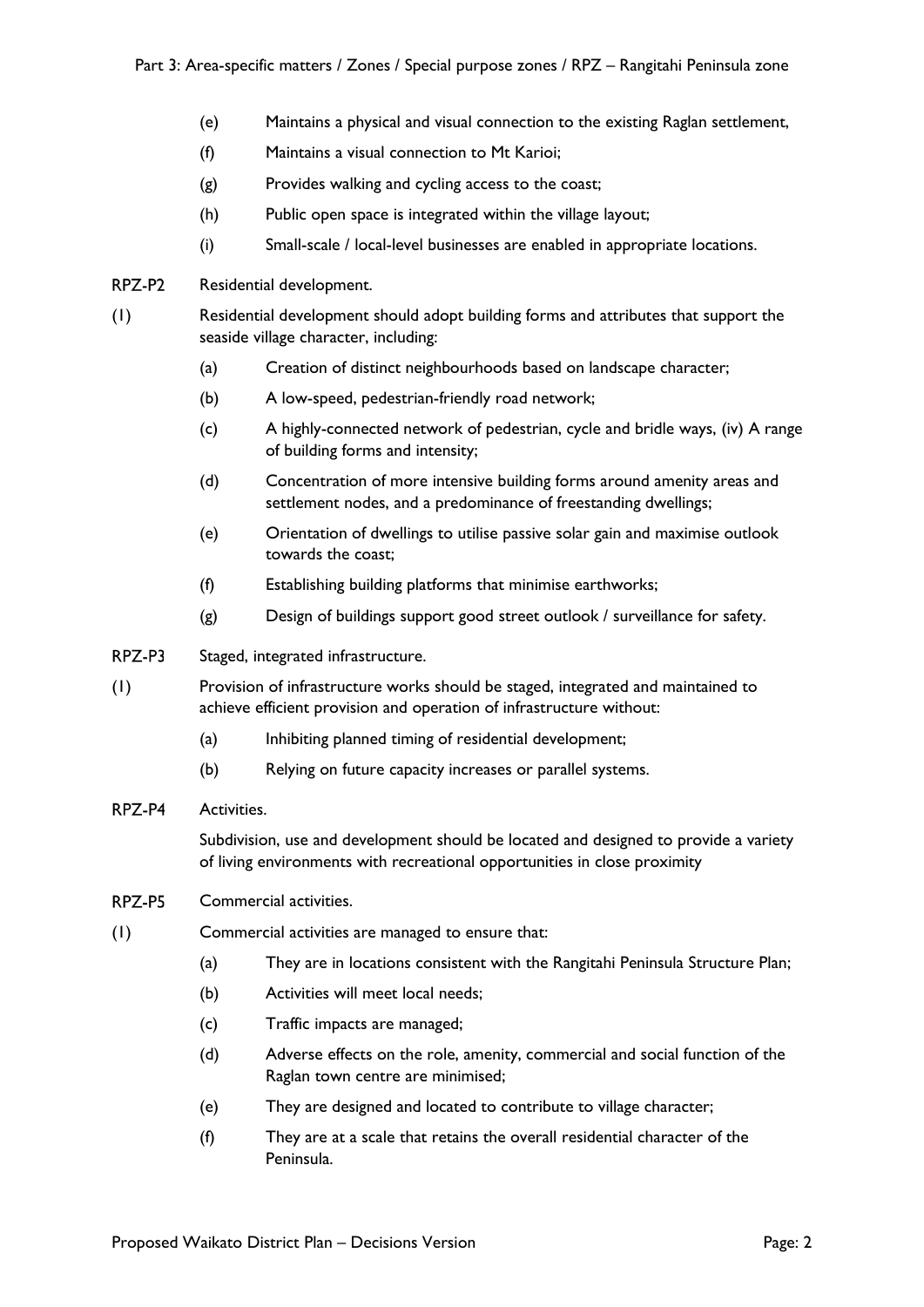- (2) Mixed-use developments should be located and designed to:
	- (a) Provide active ground-floor business activities and frontages to public spaces at ground level;
	- (b) Enable commercial activities that are compatible with residential uses;
	- (c) Retain residential character and amenity;
	- (d) Provide residential activities that are above ground floor with adequate amenity.
- RPZ-P6 Community facilities.
- (1) Community facilities should:
	- (a) Be designed and located to be compatible with residential activities; (ii) Provide a service or function to the local neighbourhood;
	- (b) Be of an appropriate scale and function; and
	- (c) Not detract from the vitality of the Raglan town centre.
- RPZ-P7 Green spaces.

In addition to the existing public coastal reserve, a range of green buffers between urban development and the coast shall be provided.

RPZ-P8 Coastal margins.

> Coastal strip and buffer areas, as shown on the Rangitahi Peninsula Structure Plan, shall be planted with appropriately-sourced, locally appropriate indigenous coastal species to maintain and enhance the natural values of the coastal environment.

RPZ-P9 Stormwater management.

> Stormwater management systems shall be designed to minimise the erosion potential and rate of run-off into the coastal marine area.

#### RPZ-PIO Stock exclusion.

Stock should be excluded from steep slopes and gully systems to the extent compatible with maintaining a sustainable farming operation in the Balance Lot (Farm Management).

- RPZ-PII Environmental improvement.
- (1) Gully systems and stream margins should be planted and managed to maintain and enhance natural ecosystems, contribute to land stability and restore habitat for indigenous flora and fauna.
- (2) Planting and management of gully systems and stream margins will result in net environmental gain.
- RPZ-PI2 Landscape values.
- (1) Planting on steep slopes should be encouraged and designed to protect and enhance the landscape values on the peninsula.
- (2) Landscape planting along streets and public open spaces should incorporate species to contribute to habitat for indigenous fauna.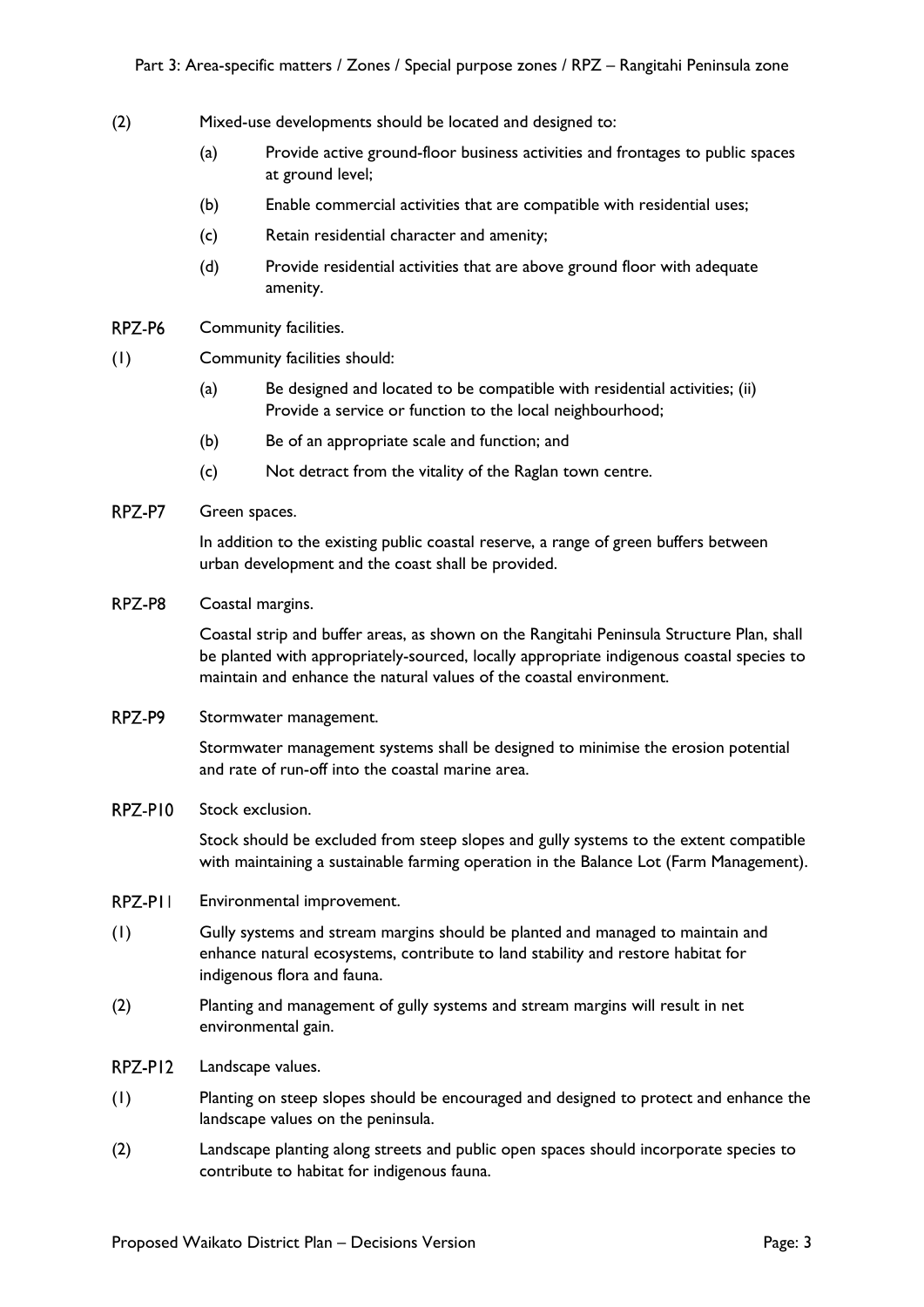- (3) Landscaping shall be designed to incorporate ecological and habitat linkages, where appropriate.
- RPZ-PI3 Ecological and habitat values.
- (1) The significant ecological and habitat values of the Rangitahi Peninsula are maintained and enhanced.
- (2) The loss of significant indigenous vegetation and significant habitat of indigenous fauna should be avoided.
- (3) Short term, minor or localised degradation effects for the construction and maintenance of roads, infrastructure, walkways and cycleways in accordance with the Rangitahi Structure Plan should be mitigated or offset if they cannot practicably be avoided.
- (4) Avoid adverse effects on indigenous species that are listed as threatened or at risk in the New Zealand Threat Classification System lists.
- RPZ-P14 Cultural and historic sites of significance.
- (1) The cultural and historic heritage significance of Rangitahi Peninsula should be recognised and maintained through:
	- (a) Publications and other forms of communication to interpret natural, cultural and historic heritage and/or the use of story board signs;
	- (b) Registration of archaeological sites with the New Zealand Archaeological Association (NZAA); and
	- (c) Consultation with Tainui Hapuu.
- RPZ-PI5 Heritage protection

Development on Rangitahi Peninsula shall provide for the protection of historic heritage, including archaeological sites and areas and sites of significance to Tainui Hapuu.

- RPZ-P16 Integrated transport network.
- (1) An integrated transport network shall be designed and implemented for the peninsula that:
	- (a) Establishes a road hierarchy that differentiates between collector roads and local roads;
	- (b) Utilises engineering standards and geometric designs for local roads appropriate to village character, low-speed and low-volume usage;
	- (c) Applies low-impact urban design techniques, (iv) Prioritises pedestrian and cycle routes;
	- (d) Provides options for effective public transport.
- RPZ-PI7 Transport network design.
- (1) The peninsula transport network should be located and designed to contribute towards development of the seaside village character of the Rangitahi Peninsula residential development including: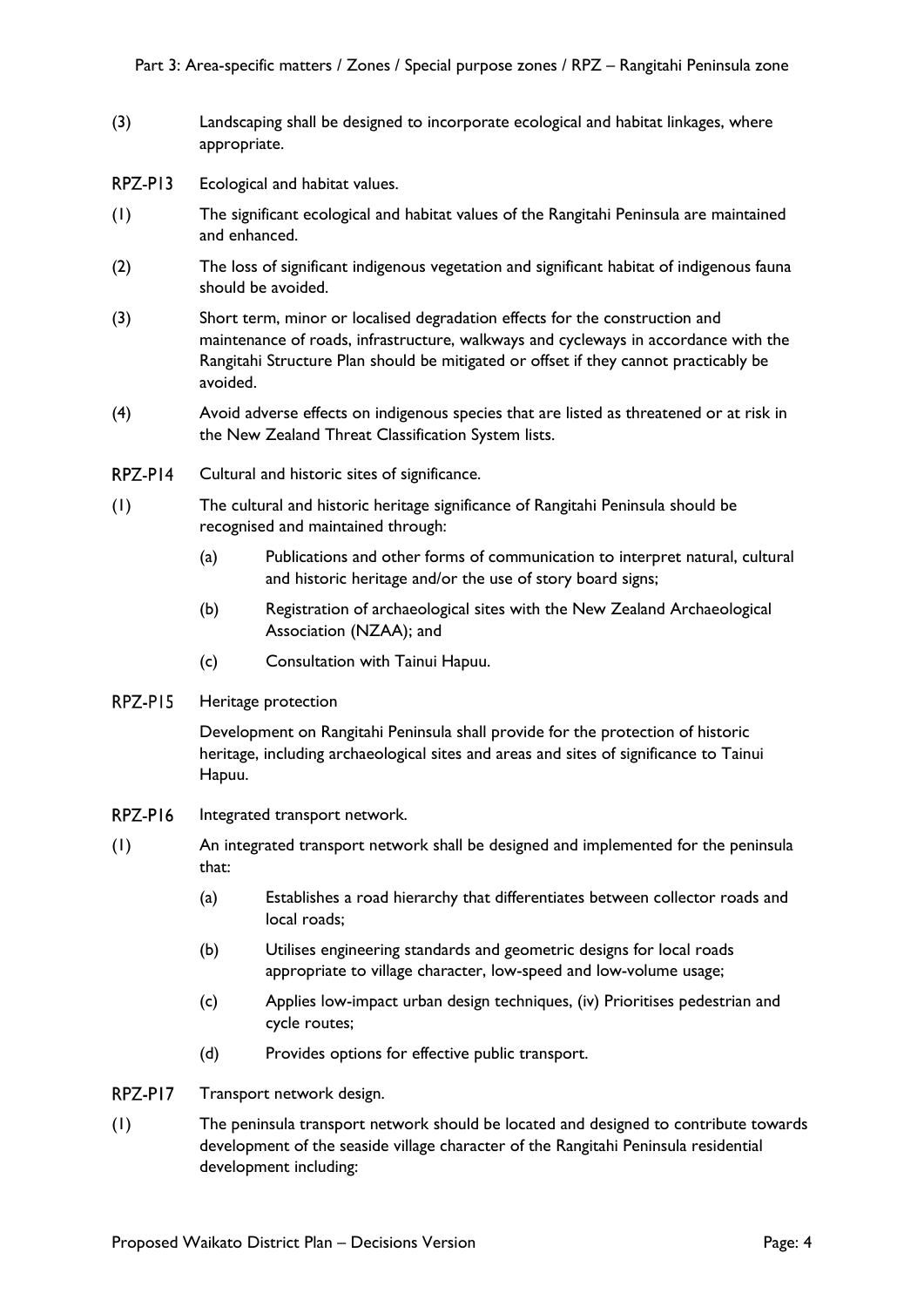- (a) A high degree of connectivity within the village;
- (b) Convenient and high-amenity walking and cycling routes within and between each development area, public open spaces and the coastal area;
- (c) Consistency with the Structure Plan road and indicative walkway network;
- (d) Design and traffic management features to achieve low vehicle speeds;
- (e) Minimising the number of access points on roads;
- (f) Designing road alignments with regard to natural contours to minimise earthworks.
- RPZ-PI8 Primary access.
- (1) Primary access to the Rangitahi Peninsula Structure Plan Area shall be maintained via:
	- (a) An upgraded Opotoru Road (inclusive of the bridge/causeway) to ensure that traffic generated by development in the Rangitahi Peninsula Structure Plan Area is safely and efficiently accommodated; and
	- (b) An upgraded intersection of Opotoru Road with Wainui Road to ensure its safe and efficient operation.
- (2) The upgraded Opotoru Road shall:
	- (a) Achieve efficient access to the Raglan town centre;
	- (b) Enable convenient connections for pedestrians and cyclists to the village centre in Development Precinct A and the network of pedestrian and cycling routes as shown on the Rangitahi Peninsula Structure Plan; and
	- (c) Encourage walking to the beach and Raglan town centre.
- (3) Design and construction of the access, including any Opotoru Road upgrade shall:
	- (a) Provide for continued access to adjoining properties to appropriate access and road performance standards;
	- (b) Use best-practice mitigation techniques to manage construction effects such as (but not limited to) sediment movement, dust and noise;
- (4) Heavy vehicles shall use the Primary Access within the Rangitahi Peninsula in the alternative that the secondary road is not accessible.
- RPZ-P19 Open space and coastal access.
- (1) Public access to open space and the coastal environment within the Rangitahi Peninsula Structure Plan Area shall be provided by walkways/ cycle ways/bridleways in a way that:
	- (a) Provides convenient and practical connections to the Rangitahi Peninsula residential areas;
	- (b) Enables connections to walkways/cycle ways/bridleways in the greater Raglan area;
	- (c) Avoids significant adverse effects on ecological values;
	- (d) Provides for access to the coastal marine area whilst avoiding significant adverse effects on the natural environmental character of the coastal environment.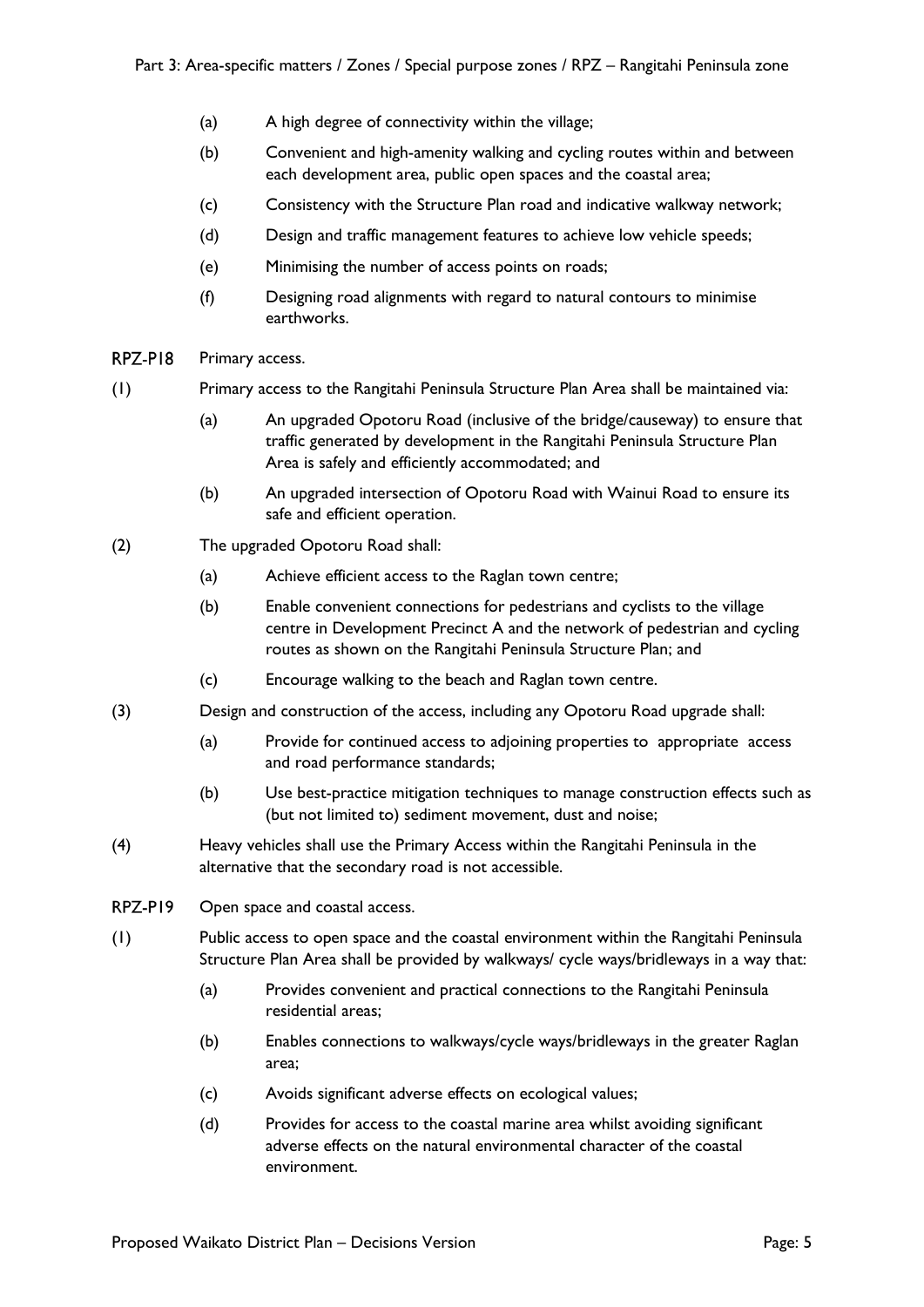## **Rules**

*Advice note:*

*The precincts referred to in the rules below have been amended to be consistent with the National Planning Standards structure as follows:*

| <b>National Planning Standards</b>       | Rangitahi Structure Plan     |
|------------------------------------------|------------------------------|
| PREC20 - Rangitahi Peninsula development | Precinct $A - the$ village   |
| precinct A                               |                              |
| PREC21 - Rangitahi Peninsula development | Precinct $B - the$ retreat   |
| precinct B                               |                              |
| PREC22 - Rangitahi Peninsula development | Precinct $C$ – the sanctuary |
| precinct C                               |                              |
| PREC23 - Rangitahi Peninsula development | Precinct $D -$ the plateau   |
| precinct D                               |                              |
| PREC24 - Rangitahi Peninsula development | Precinct $E -$ the landing   |
| precinct E                               |                              |
| PREC25 - Rangitahi Peninsula development | Precinct $F -$ the stables   |
| precinct F                               |                              |
| PREC26 - Rangitahi Peninsula development | Precinct $G$ – the knoll     |
| precinct G                               |                              |

*Land use – activities*

In addition to the activity-specific standards listed below, permitted activities must also comply with all relevant Land-use effects standards and Land-use building standards in this chapter, as well as the standards in Part 2 / District-wide matters / General district-wide matters.

| <b>RPZ-RI</b>                                                                                                                                                                                                                                                   | Residential activity, unless specified below                                                                                                                                                        |                                          |
|-----------------------------------------------------------------------------------------------------------------------------------------------------------------------------------------------------------------------------------------------------------------|-----------------------------------------------------------------------------------------------------------------------------------------------------------------------------------------------------|------------------------------------------|
|                                                                                                                                                                                                                                                                 | This includes occupation of a single residential unit for short term rental.                                                                                                                        |                                          |
| (1) Activity status: PER                                                                                                                                                                                                                                        |                                                                                                                                                                                                     | (2) Activity status where compliance not |
| <b>Activity-specific standards:</b>                                                                                                                                                                                                                             |                                                                                                                                                                                                     | achieved: DIS                            |
|                                                                                                                                                                                                                                                                 | (a) Is located within Plan I Structure Plan<br>Area - Development Precincts shown on<br>the Rangitahi Peninsula Structure Plan<br>(APP9 - Rangitahi Structure Plan) or any<br>approved subdivision. |                                          |
| RPZ-R <sub>2</sub>                                                                                                                                                                                                                                              | A home business                                                                                                                                                                                     |                                          |
| (1) Activity status: PER                                                                                                                                                                                                                                        |                                                                                                                                                                                                     | (2) Activity status where compliance not |
| <b>Activity-specific standards:</b>                                                                                                                                                                                                                             |                                                                                                                                                                                                     | achieved: DIS                            |
| (a) Is located within Plan I Structure Plan<br>Area - Development Precincts shown on<br>the Rangitahi Peninsula Structure Plan<br>(APP9 - Rangitahi Structure Plan) or any<br>approved subdivision; and<br>(b) It is wholly contained within a building;<br>and |                                                                                                                                                                                                     |                                          |
| (c) The storage of materials or machinery<br>associated with the home business are<br>wholly contained within a building; and                                                                                                                                   |                                                                                                                                                                                                     |                                          |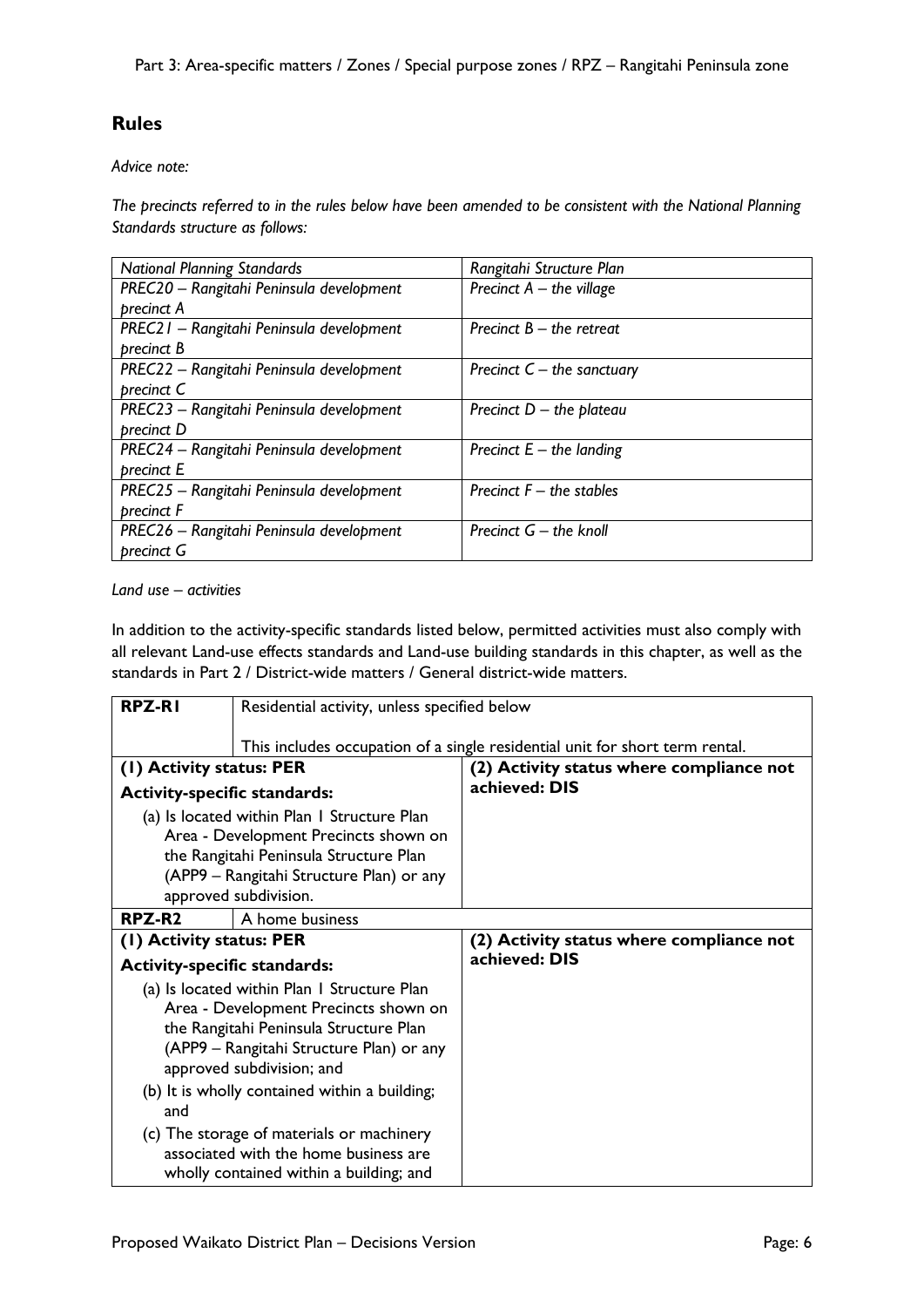| (d) No more than 2 people who are not<br>permanent residents of the site are<br>employed at any one time; and<br>(e) There is no unloading and loading of<br>vehicles or the receiving of customers or<br>deliveries before 7:30am or after 7:00pm<br>on any day; and<br>(f) There is no operation of machinery |                                                                                                                                                                                                                                                                                                                                                                                                    |                                                                                                                                                                                                                                                                                                                                                                                                                                                                                                                                                                                                                                                                                                                                                                                                                     |
|-----------------------------------------------------------------------------------------------------------------------------------------------------------------------------------------------------------------------------------------------------------------------------------------------------------------|----------------------------------------------------------------------------------------------------------------------------------------------------------------------------------------------------------------------------------------------------------------------------------------------------------------------------------------------------------------------------------------------------|---------------------------------------------------------------------------------------------------------------------------------------------------------------------------------------------------------------------------------------------------------------------------------------------------------------------------------------------------------------------------------------------------------------------------------------------------------------------------------------------------------------------------------------------------------------------------------------------------------------------------------------------------------------------------------------------------------------------------------------------------------------------------------------------------------------------|
|                                                                                                                                                                                                                                                                                                                 | before 7:30am or after 9pm on any day.                                                                                                                                                                                                                                                                                                                                                             |                                                                                                                                                                                                                                                                                                                                                                                                                                                                                                                                                                                                                                                                                                                                                                                                                     |
| RPZ-R3                                                                                                                                                                                                                                                                                                          | A homestay                                                                                                                                                                                                                                                                                                                                                                                         |                                                                                                                                                                                                                                                                                                                                                                                                                                                                                                                                                                                                                                                                                                                                                                                                                     |
| (1) Activity status: PER                                                                                                                                                                                                                                                                                        |                                                                                                                                                                                                                                                                                                                                                                                                    | (2) Activity status where compliance not                                                                                                                                                                                                                                                                                                                                                                                                                                                                                                                                                                                                                                                                                                                                                                            |
| <b>Activity-specific standards:</b>                                                                                                                                                                                                                                                                             |                                                                                                                                                                                                                                                                                                                                                                                                    | achieved: DIS                                                                                                                                                                                                                                                                                                                                                                                                                                                                                                                                                                                                                                                                                                                                                                                                       |
|                                                                                                                                                                                                                                                                                                                 | (a) Is located within Plan I Structure Plan<br>Area - Development Precincts shown on<br>the Rangitahi Peninsula Structure Plan<br>(APP9 - Rangitahi Structure Plan) or any<br>approved subdivision; and<br>(b) Provides accommodation for no more<br>than 4 temporary residents.                                                                                                                   |                                                                                                                                                                                                                                                                                                                                                                                                                                                                                                                                                                                                                                                                                                                                                                                                                     |
| RPZ-R4                                                                                                                                                                                                                                                                                                          | A community facility                                                                                                                                                                                                                                                                                                                                                                               |                                                                                                                                                                                                                                                                                                                                                                                                                                                                                                                                                                                                                                                                                                                                                                                                                     |
| (1) Activity status: PER                                                                                                                                                                                                                                                                                        |                                                                                                                                                                                                                                                                                                                                                                                                    | (2) Activity status: RDIS<br><b>Where:</b>                                                                                                                                                                                                                                                                                                                                                                                                                                                                                                                                                                                                                                                                                                                                                                          |
| <b>Activity-specific standards:</b>                                                                                                                                                                                                                                                                             | (a) Is located within Plan I Structure Plan<br>Area - Development Precincts shown on<br>the Rangitahi Peninsula Structure Plan<br>(APP9 – Rangitahi Structure Plan) or any<br>approved subdivision; and<br>(b) The total gross floor area does not<br>exceed a total of 200m <sup>2</sup> within the whole<br>of the Rangitahi Peninsula Structure Plan<br>Area (APP9 - Rangitahi Structure Plan). | (a) A community facility that does not<br>comply with a standards of Rule RPZ-<br>$R5(1)$ provided that the total gross floor<br>area within the Rangitahi Peninsula<br>Structure Plan Area does not exceed<br>300m <sup>2</sup> within the whole of the Structure<br>Plan Area.<br><b>Council's discretion is restricted to the</b><br>following matters:<br>(b) Effects on the role, function, and vitality,<br>of the Raglan town centre;<br>(c) Traffic impacts on the safety and<br>efficiency of the road network;<br>(d) Consistency with the Rangitahi Peninsula<br>Structure Plan (APP9 - Rangitahi<br>Structure Plan); and<br>(e) Character and amenity of development<br>within the Rangitahi Peninsula Structure<br>Plan (APP9 - Rangitahi Structure Plan)<br>(3) Activity status: DIS<br><b>Where:</b> |
|                                                                                                                                                                                                                                                                                                                 |                                                                                                                                                                                                                                                                                                                                                                                                    | with Rule RPZ-R5(2).                                                                                                                                                                                                                                                                                                                                                                                                                                                                                                                                                                                                                                                                                                                                                                                                |
| RPZ-R5                                                                                                                                                                                                                                                                                                          | Commercial activity (including health facilities)                                                                                                                                                                                                                                                                                                                                                  |                                                                                                                                                                                                                                                                                                                                                                                                                                                                                                                                                                                                                                                                                                                                                                                                                     |
| (1) Activity status: PER                                                                                                                                                                                                                                                                                        |                                                                                                                                                                                                                                                                                                                                                                                                    | (2) Activity status: RDIS                                                                                                                                                                                                                                                                                                                                                                                                                                                                                                                                                                                                                                                                                                                                                                                           |
| <b>Activity-specific standards:</b>                                                                                                                                                                                                                                                                             |                                                                                                                                                                                                                                                                                                                                                                                                    | <b>Where:</b>                                                                                                                                                                                                                                                                                                                                                                                                                                                                                                                                                                                                                                                                                                                                                                                                       |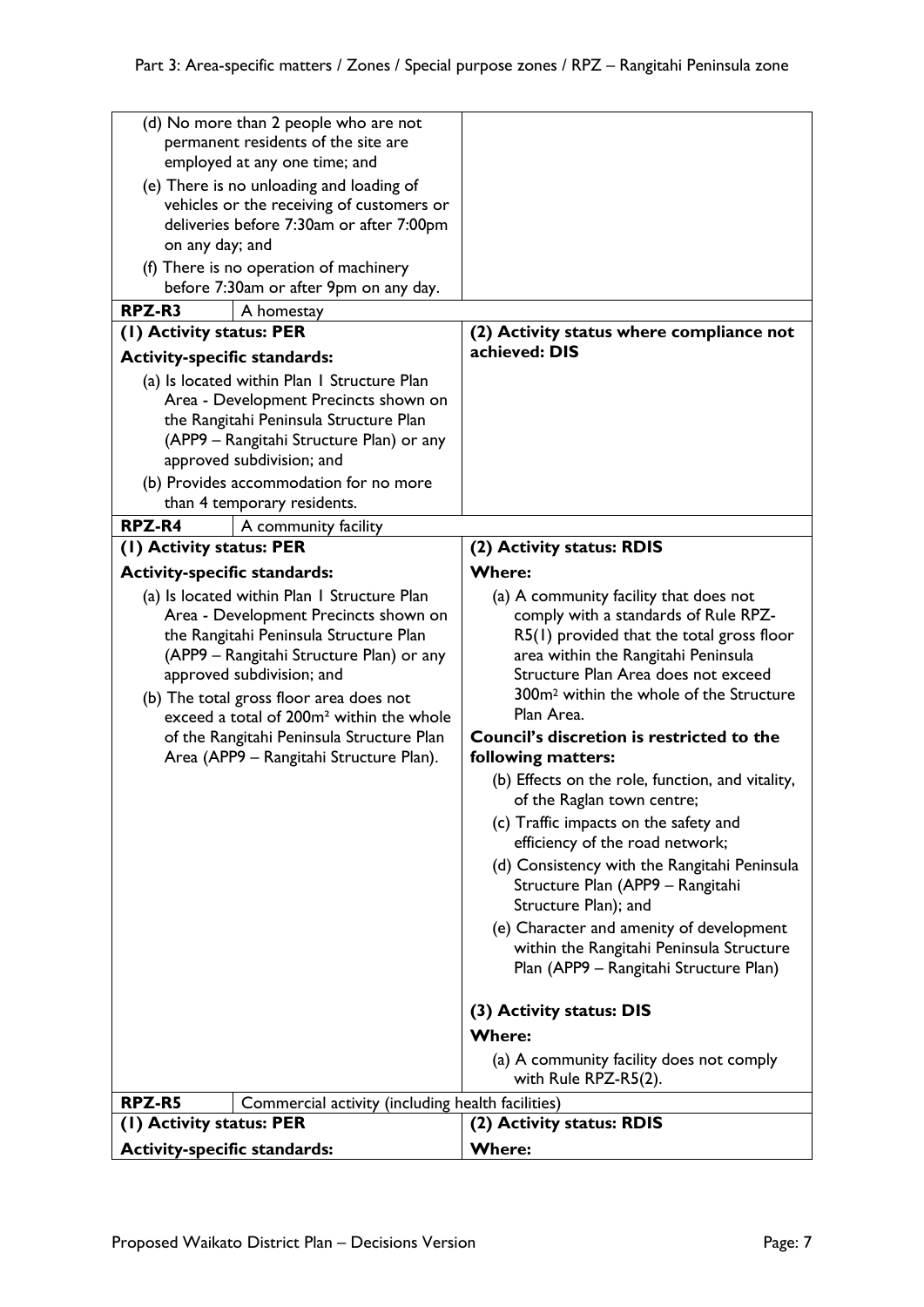| (a) Is located within Plan I Structure Plan<br>Area - Development Precincts shown on<br>the Rangitahi Peninsula Structure Plan<br>(APP9 – Rangitahi Structure Plan) or any<br>approved subdivision; and<br>(b) The total gross floor area does not<br>exceed a total of 400m <sup>2</sup> gross floor area<br>within the whole of the Rangitahi<br>Peninsula Structure Plan Area (APP9 -<br>Rangitahi Structure Plan); and<br>(c) Gross floor area of each individual<br>premise does not exceed 100m <sup>2</sup> . | (a) A commercial activity (including health<br>facilities) does not comply with a<br>standards of Rule RPZ-R6(1) provided<br>that:<br>(i) The total gross floor area does not<br>exceed 600m <sup>2</sup> within any of the seven<br>neighbourhoods shown on the<br>Rangitahi Peninsula Structure Plan<br>(APP9 - Rangitahi Structure Plan), or<br>(ii) The total gross floor area does not<br>exceed 1000m <sup>2</sup> within the whole of<br>the Structure Plan Area.<br>Council's discretion is restricted to the<br>following matters:<br>(b) Effects on the role, function, and vitality,<br>of the Raglan town centre;<br>(c) Traffic impacts on the safety and<br>efficiency of the road network;<br>(d) Consistency with the Rangitahi Peninsula<br>Structure Plan (APP9 - Rangitahi<br>Structure Plan); and<br>(e) Character and amenity of development<br>within the Rangitahi Peninsula Structure<br>Plan (APP9 – Rangitahi Structure Plan)<br>(3) Activity status: DIS |
|----------------------------------------------------------------------------------------------------------------------------------------------------------------------------------------------------------------------------------------------------------------------------------------------------------------------------------------------------------------------------------------------------------------------------------------------------------------------------------------------------------------------|-------------------------------------------------------------------------------------------------------------------------------------------------------------------------------------------------------------------------------------------------------------------------------------------------------------------------------------------------------------------------------------------------------------------------------------------------------------------------------------------------------------------------------------------------------------------------------------------------------------------------------------------------------------------------------------------------------------------------------------------------------------------------------------------------------------------------------------------------------------------------------------------------------------------------------------------------------------------------------------|
| RPZ-R6<br>Agricultural or horticultural activities<br>(1) Activity status: PER<br><b>Activity-specific standards:</b><br>(a) Located within Balance Lot (Farm<br>Management) on Plan 2 in the Rangitahi<br>Peninsula Structure Plan Area (APP9 –<br>Rangitahi Structure Plan);                                                                                                                                                                                                                                       | <b>Where:</b><br>(a) A community facility does not comply<br>with Rule RPZ-R6(2).<br>(2) Activity status where compliance not<br>achieved: DIS                                                                                                                                                                                                                                                                                                                                                                                                                                                                                                                                                                                                                                                                                                                                                                                                                                      |
| (b) Comply with land use – effects standards<br>for the GRZ - General rural zone;<br>(c) Comply with the land use - buildings                                                                                                                                                                                                                                                                                                                                                                                        |                                                                                                                                                                                                                                                                                                                                                                                                                                                                                                                                                                                                                                                                                                                                                                                                                                                                                                                                                                                     |
| standards for the GRZ - General rural<br>zone.                                                                                                                                                                                                                                                                                                                                                                                                                                                                       |                                                                                                                                                                                                                                                                                                                                                                                                                                                                                                                                                                                                                                                                                                                                                                                                                                                                                                                                                                                     |
| RPZ-R7<br>Construction or alteration of a building for a sensitive land use                                                                                                                                                                                                                                                                                                                                                                                                                                          |                                                                                                                                                                                                                                                                                                                                                                                                                                                                                                                                                                                                                                                                                                                                                                                                                                                                                                                                                                                     |
| (1) Activity status: PER                                                                                                                                                                                                                                                                                                                                                                                                                                                                                             | (2) Activity status where compliance not                                                                                                                                                                                                                                                                                                                                                                                                                                                                                                                                                                                                                                                                                                                                                                                                                                                                                                                                            |
| <b>Activity-specific standards:</b>                                                                                                                                                                                                                                                                                                                                                                                                                                                                                  | achieved: RDIS                                                                                                                                                                                                                                                                                                                                                                                                                                                                                                                                                                                                                                                                                                                                                                                                                                                                                                                                                                      |
| (a) The construction or alteration of a                                                                                                                                                                                                                                                                                                                                                                                                                                                                              | <b>Council's discretion is restricted to the</b>                                                                                                                                                                                                                                                                                                                                                                                                                                                                                                                                                                                                                                                                                                                                                                                                                                                                                                                                    |
| building for a sensitive land use that                                                                                                                                                                                                                                                                                                                                                                                                                                                                               | following matters:                                                                                                                                                                                                                                                                                                                                                                                                                                                                                                                                                                                                                                                                                                                                                                                                                                                                                                                                                                  |
| complies with all of the following                                                                                                                                                                                                                                                                                                                                                                                                                                                                                   |                                                                                                                                                                                                                                                                                                                                                                                                                                                                                                                                                                                                                                                                                                                                                                                                                                                                                                                                                                                     |
| standards:                                                                                                                                                                                                                                                                                                                                                                                                                                                                                                           | (a) Effects on the amenity values of the site;<br>(b) The risk of electrical hazards affecting                                                                                                                                                                                                                                                                                                                                                                                                                                                                                                                                                                                                                                                                                                                                                                                                                                                                                      |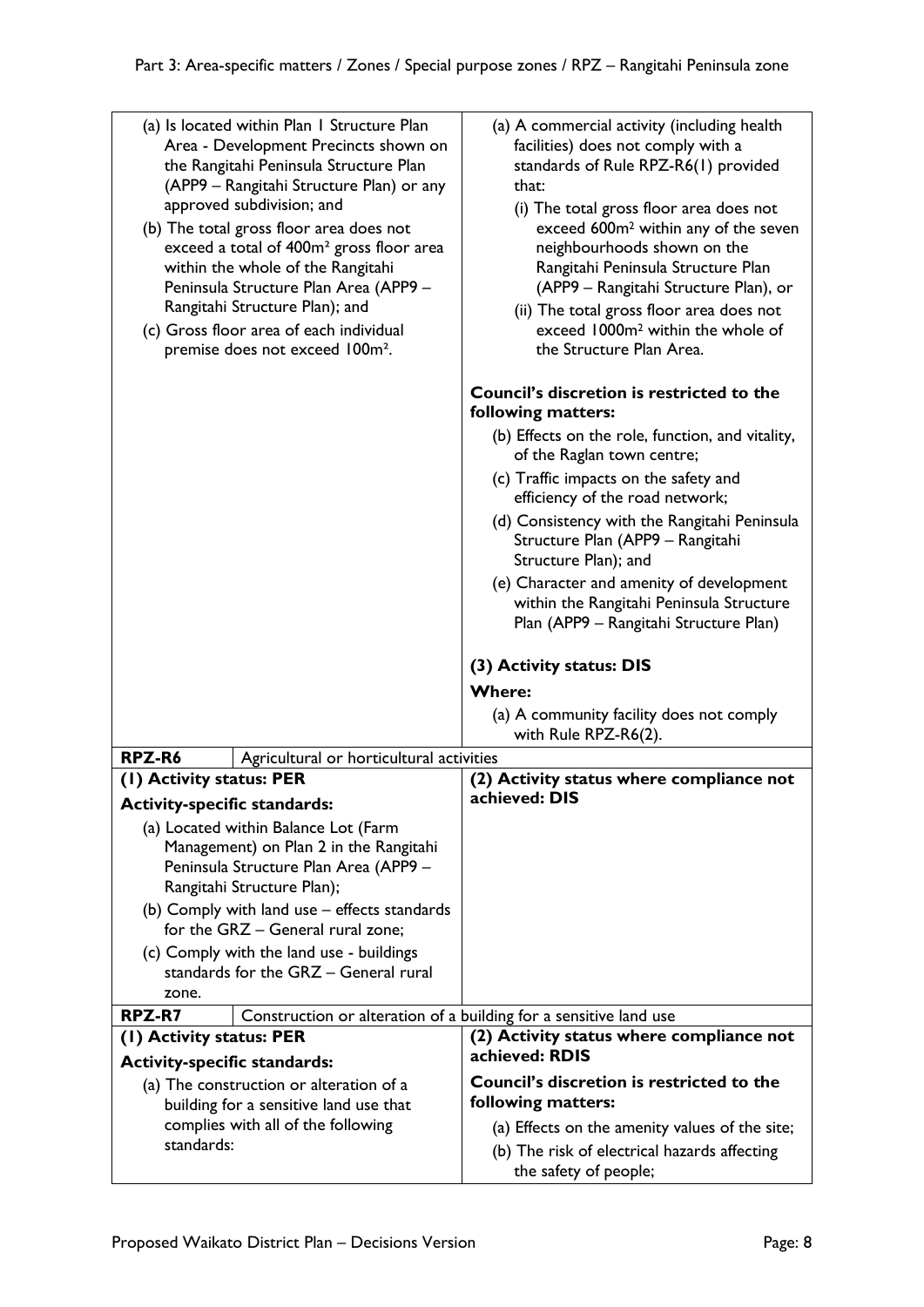|                                                                          | (i) It is set back a minimum of 10m from          | (c) The risk of damage to property; and                                    |
|--------------------------------------------------------------------------|---------------------------------------------------|----------------------------------------------------------------------------|
| the centre of line of any electrical                                     |                                                   | (d) Effects on the operation, maintenance                                  |
| distribution or transmission lines, not                                  |                                                   | and upgrading of the electrical                                            |
| associated with the National Grid,                                       |                                                   | distribution or transmission lines.                                        |
| that operate at a voltage of up to                                       |                                                   |                                                                            |
| II0kV; or                                                                |                                                   |                                                                            |
|                                                                          | (ii) It is set back a minimum of 12m from         |                                                                            |
|                                                                          | the centre of line of any electrical              |                                                                            |
|                                                                          | distribution or transmission lines, not           |                                                                            |
|                                                                          | associated with the National Grid,                |                                                                            |
|                                                                          | that operate at a voltage of 110kV or             |                                                                            |
| more.                                                                    |                                                   |                                                                            |
| RPZ-R8                                                                   |                                                   | Construction or demolition of, or alteration or addition to, a building or |
|                                                                          | structure                                         |                                                                            |
| (1) Activity status: PER                                                 |                                                   | (2) Activity status where compliance not                                   |
|                                                                          |                                                   | achieved: n/a                                                              |
| <b>Activity-specific standards:</b>                                      |                                                   |                                                                            |
| Nil.                                                                     |                                                   |                                                                            |
| RPZ-R9                                                                   | Child care facilities                             |                                                                            |
| (1) Activity status: CON                                                 |                                                   | (2) Activity status where compliance not                                   |
| <b>Activity-specific standards:</b>                                      |                                                   | achieved: DIS                                                              |
|                                                                          |                                                   |                                                                            |
|                                                                          | (a) Child care facilities are a controlled        |                                                                            |
|                                                                          | activity if the following standards are met:      |                                                                            |
|                                                                          | (i) Land use $-$ effects standards for the        |                                                                            |
| zone; and                                                                |                                                   |                                                                            |
|                                                                          | (ii) Land use – building standards for the        |                                                                            |
| zone; and                                                                |                                                   |                                                                            |
|                                                                          | (iii) The site is located within the              |                                                                            |
|                                                                          | potential mixed use, potential                    |                                                                            |
|                                                                          | commercial or potential tourism                   |                                                                            |
|                                                                          | locations shown in Plan 5 of the                  |                                                                            |
|                                                                          | Rangitahi Peninsula Structure Plan                |                                                                            |
|                                                                          | (APP9 – Rangitahi Structure Plan).                |                                                                            |
|                                                                          |                                                   |                                                                            |
|                                                                          | Council's control is reserved over the            |                                                                            |
| following matters:                                                       |                                                   |                                                                            |
|                                                                          | (b) Consistency with the Rangitahi Peninsula      |                                                                            |
| Structure Plan;                                                          |                                                   |                                                                            |
|                                                                          | (c) Character and amenity of development          |                                                                            |
|                                                                          | within the Rangitahi Peninsula Structure          |                                                                            |
| Plan.                                                                    |                                                   |                                                                            |
|                                                                          |                                                   |                                                                            |
| (d) Traffic impacts on the safety and<br>efficiency of the road network. |                                                   |                                                                            |
|                                                                          |                                                   |                                                                            |
| RPZ-RIO                                                                  | A Rangitahi Comprehensive Residential Development |                                                                            |
| (1) Activity status: RDIS                                                |                                                   | (2) Activity status where compliance not<br>achieved: DIS                  |
| <b>Activity-specific standards:</b>                                      |                                                   |                                                                            |
|                                                                          | (a) A Rangitahi Comprehensive Residential         |                                                                            |
|                                                                          | Development that meets the following              |                                                                            |
| standards:                                                               |                                                   |                                                                            |
| (i) The land use $-$ effects standards for                               |                                                   |                                                                            |
| the zone; and                                                            |                                                   |                                                                            |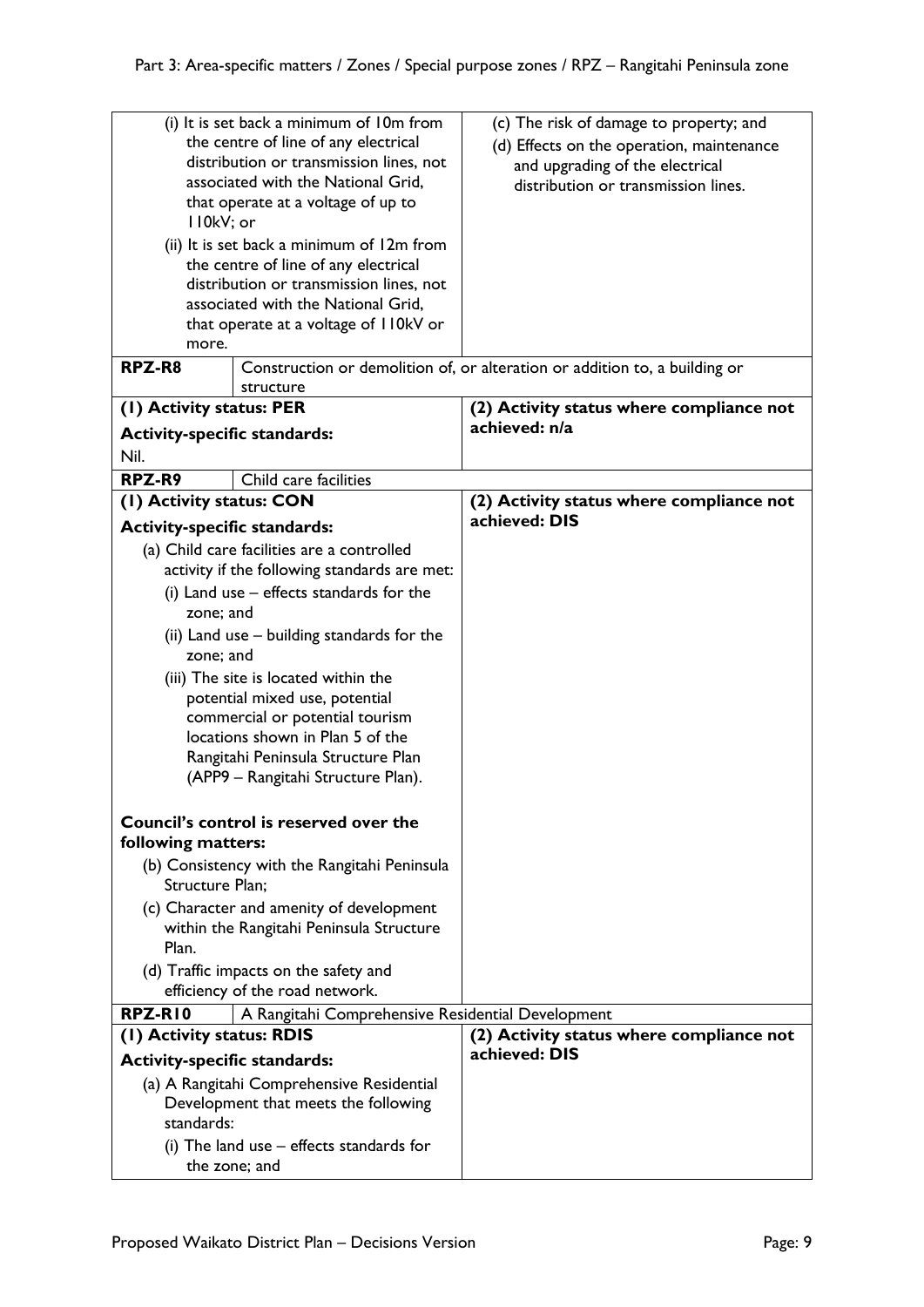|                                                           | the zone; and                                                           | (ii) The land use – building standards for |  |
|-----------------------------------------------------------|-------------------------------------------------------------------------|--------------------------------------------|--|
| (1) RPZ-S4 (Building height) does not                     |                                                                         |                                            |  |
| apply; and                                                |                                                                         |                                            |  |
|                                                           | (2) RPZ-S10 (Outdoor living space)                                      |                                            |  |
|                                                           | does not apply; and                                                     |                                            |  |
|                                                           | (iii) The site is located within the                                    |                                            |  |
|                                                           | <b>Comprehensive Residential</b>                                        |                                            |  |
|                                                           |                                                                         | Development locations shown in Plan        |  |
|                                                           |                                                                         | 5 of the Rangitahi Peninsula Structure     |  |
|                                                           |                                                                         | Plan (APP9 – Rangitahi Structure Plan)     |  |
|                                                           |                                                                         | or approved subdivision consent; and       |  |
|                                                           | (iv) Construction or alteration of a                                    |                                            |  |
|                                                           |                                                                         | building does not exceed IIm height        |  |
|                                                           | measured from the natural ground                                        |                                            |  |
|                                                           | level immediately below that part of                                    |                                            |  |
|                                                           | the structure; and                                                      |                                            |  |
|                                                           | (v) A detailed site plan is provided that                               |                                            |  |
|                                                           | identifies proposed title boundaries                                    |                                            |  |
|                                                           | for each residential unit and any<br>common areas (including access and |                                            |  |
|                                                           |                                                                         | services), ensuring that a freehold (fee   |  |
|                                                           |                                                                         | simple) or unit title subdivision could    |  |
|                                                           | occur in accordance with APP9 -                                         |                                            |  |
|                                                           | Rangitahi Structure Plan - Rangitahi                                    |                                            |  |
|                                                           | Peninsula Structure Plan; and                                           |                                            |  |
|                                                           | (vi) The residential unit is designed and                               |                                            |  |
|                                                           |                                                                         | constructed to comply with Table 25        |  |
|                                                           | - Internal sound levels in APPI -                                       |                                            |  |
|                                                           | Acoustic insulation; and                                                |                                            |  |
|                                                           | (vii) A communal service court area is                                  |                                            |  |
|                                                           | provided; and                                                           |                                            |  |
|                                                           |                                                                         | (viii) Outdoor living spaces are provided  |  |
|                                                           | to meet the following minimum                                           |                                            |  |
|                                                           |                                                                         | requirements for each residential unit:    |  |
| Duplex dwelling                                           | Living space<br>area                                                    | Minimum<br>dimension                       |  |
| Studio unit or I<br>bedroom                               | 30 <sub>m²</sub>                                                        | 4m                                         |  |
| 2 bedroom                                                 | 40 <sub>m²</sub>                                                        | 4m                                         |  |
| 3 bedroom                                                 | 40 <sup>m²</sup>                                                        | 4m                                         |  |
|                                                           |                                                                         |                                            |  |
|                                                           |                                                                         |                                            |  |
| Apartment<br>building ground<br>Level residential<br>unit | Living space<br>area                                                    | Minimum<br>dimension                       |  |
| Studio unit or I<br>bedroom                               | 20 <sub>m²</sub>                                                        | 4m                                         |  |
| 2 bedroom                                                 | 30 <sub>m²</sub>                                                        | 4m                                         |  |
| 3 bedroom                                                 | 30 <sub>m²</sub>                                                        | 4m                                         |  |
|                                                           |                                                                         |                                            |  |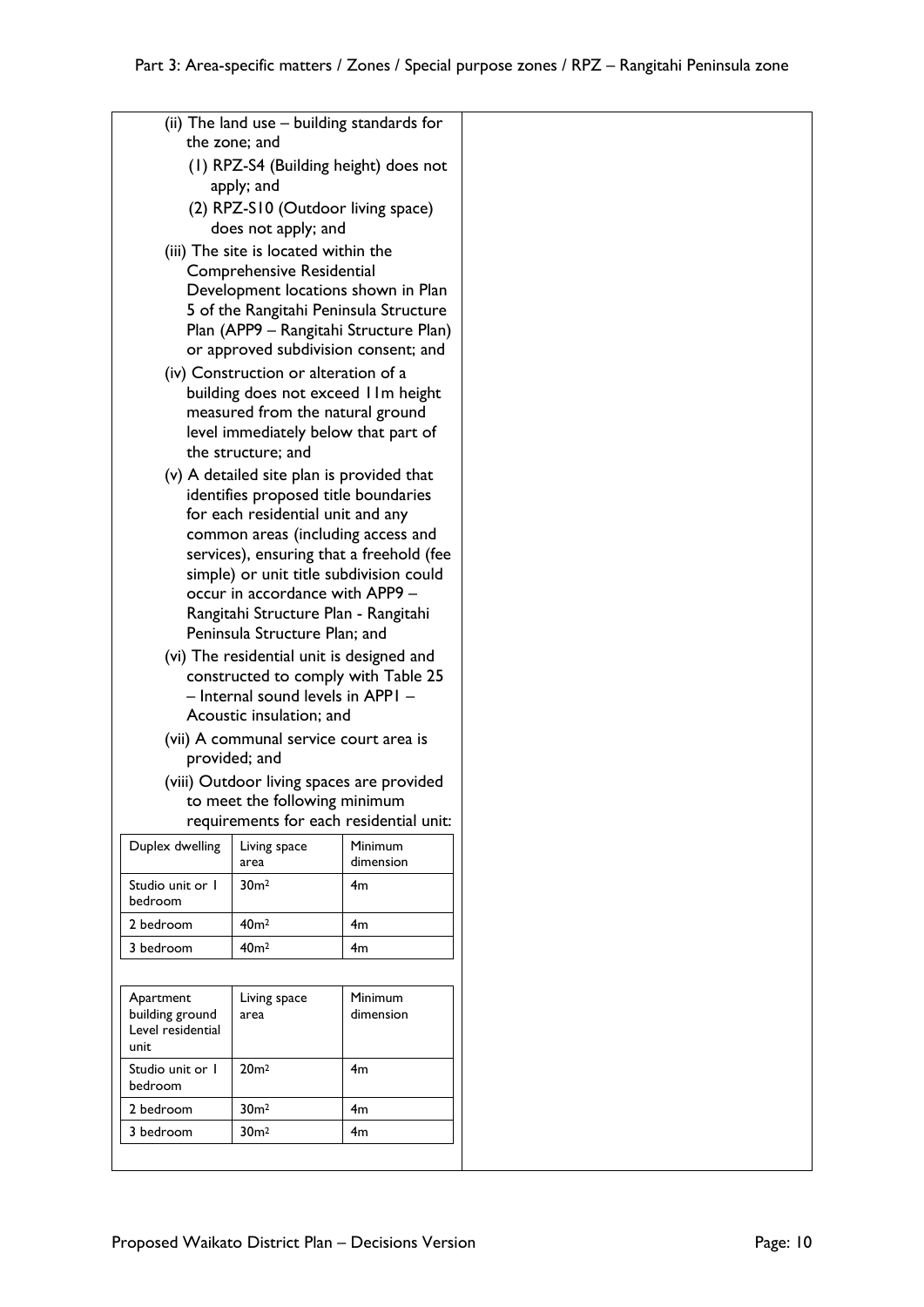| Apartment<br>building upper<br>level residential<br>unit                              | Living space<br>area                        | Minimum<br>dimension                        |                                                                              |
|---------------------------------------------------------------------------------------|---------------------------------------------|---------------------------------------------|------------------------------------------------------------------------------|
| Studio unit or 1<br>bedroom                                                           | 10 <sub>m²</sub>                            | 2m                                          |                                                                              |
| 2 bedroom                                                                             | 15m <sup>2</sup>                            | 2m                                          |                                                                              |
| 3 bedroom                                                                             | 15m <sup>2</sup>                            | 2m                                          |                                                                              |
| Council's discretion is restricted to the<br>following matters:                       |                                             |                                             |                                                                              |
|                                                                                       | (b) The extent to which the development     | contributes to and engages with adjacent    |                                                                              |
|                                                                                       | streets and public open space;              |                                             |                                                                              |
|                                                                                       | (c) The extent to which the access, car     |                                             |                                                                              |
|                                                                                       |                                             | parking and garaging is integrated into the |                                                                              |
|                                                                                       | development in a way that is safe for       |                                             |                                                                              |
|                                                                                       | pedestrians and cyclists;                   |                                             |                                                                              |
|                                                                                       | (d) The extent to which the development     |                                             |                                                                              |
|                                                                                       | incorporates environmental efficiency       |                                             |                                                                              |
|                                                                                       |                                             | measures such as passive solar principles;  |                                                                              |
|                                                                                       | (e) Amenity values for occupants and        |                                             |                                                                              |
|                                                                                       | noise, light spill, access to sunlight,     | neighbours in respect of outlook, privacy,  |                                                                              |
|                                                                                       | outdoor living court orientation, site      |                                             |                                                                              |
| design and layout;                                                                    |                                             |                                             |                                                                              |
| (f) The extent to which staging is necessary                                          |                                             |                                             |                                                                              |
| to ensure that development is carried                                                 |                                             |                                             |                                                                              |
| out in a coordinated and timely manner;                                               |                                             |                                             |                                                                              |
| (g) Avoidance or mitigation of natural                                                |                                             |                                             |                                                                              |
| hazards:                                                                              |                                             |                                             |                                                                              |
| (h) The safety and efficiency of roads due to                                         |                                             |                                             |                                                                              |
| traffic associated with the development;<br>(i) Geotechnical stability for building;  |                                             |                                             |                                                                              |
|                                                                                       | (i) Consistency with APP9 - Rangitahi       |                                             |                                                                              |
| Structure Plan.                                                                       |                                             |                                             |                                                                              |
| <b>RPZ-RII</b>                                                                        |                                             |                                             | Any mixed use activity comprising of a comprehensive residential development |
| and a commercial activity (including health facilities) or a community facility       |                                             |                                             |                                                                              |
|                                                                                       | (1) Activity status: RDIS                   |                                             | (2) Activity status where compliance not                                     |
| <b>Activity-specific standards:</b>                                                   |                                             |                                             | achieved: DIS                                                                |
|                                                                                       | (a) Any mixed use activity comprising of a  |                                             |                                                                              |
|                                                                                       | comprehensive residential development       |                                             |                                                                              |
| and a commercial activity (including<br>health facilities) or a community facility is |                                             |                                             |                                                                              |
| a restricted discretionary activity and                                               |                                             |                                             |                                                                              |
| shall meet the standards in Rules RPZ-R5                                              |                                             |                                             |                                                                              |
| $-$ RPZ-R6;                                                                           |                                             |                                             |                                                                              |
|                                                                                       | (b) Mixed use activities provided for under |                                             |                                                                              |
|                                                                                       |                                             | Rule RPZ-R11(1)(a) are exempt from the      |                                                                              |
|                                                                                       | requirements of RPZ-S8 (Accessory           |                                             |                                                                              |
| buildings)                                                                            |                                             |                                             |                                                                              |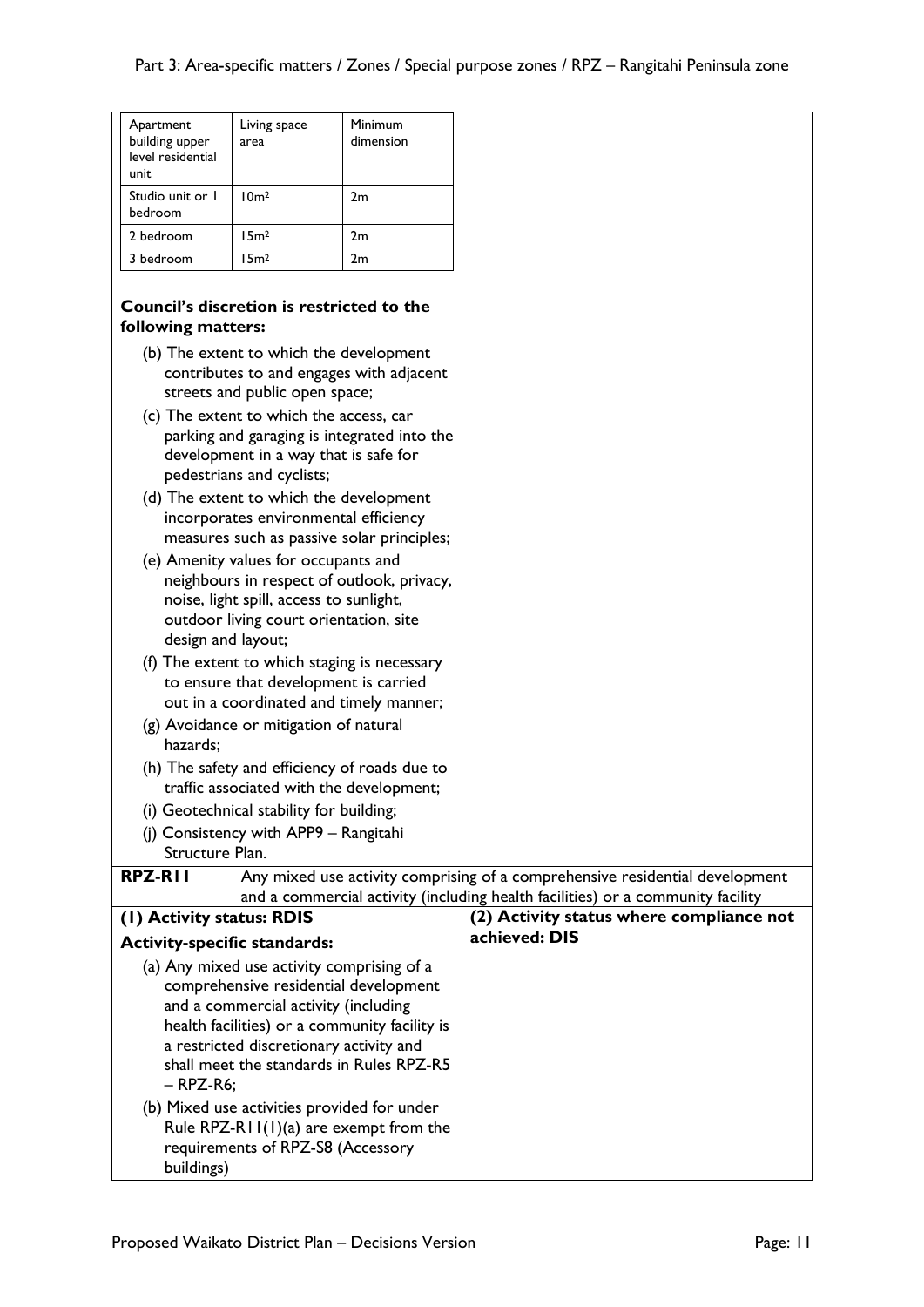|                                                                                                                                  | Council's discretion is restricted to the                                                                                                                               |                                                                          |
|----------------------------------------------------------------------------------------------------------------------------------|-------------------------------------------------------------------------------------------------------------------------------------------------------------------------|--------------------------------------------------------------------------|
| following matters:                                                                                                               |                                                                                                                                                                         |                                                                          |
| Structure Plan:                                                                                                                  | (c) Consistency with the Rangitahi Peninsula                                                                                                                            |                                                                          |
| Plan.                                                                                                                            | (d) Character and amenity of development<br>within the Rangitahi Peninsula Structure                                                                                    |                                                                          |
|                                                                                                                                  | (e) Traffic impacts on the safety and<br>efficiency of the road network.                                                                                                |                                                                          |
|                                                                                                                                  | (f) The extent to which the development<br>contributes to and engages with adjacent<br>streets and public open space;                                                   |                                                                          |
|                                                                                                                                  | (g) The extent to which the access, car<br>parking and garaging is integrated into the<br>development in a way that is safe for<br>pedestrians and cyclists;            |                                                                          |
| (h) The extent to which the development<br>incorporates environmental efficiency<br>measures such as passive solar principles;   |                                                                                                                                                                         |                                                                          |
| design and layout;                                                                                                               | (i) Amenity values for occupants and<br>neighbours in respect of outlook, privacy,<br>noise, light spill, access to sunlight,<br>outdoor living court orientation, site |                                                                          |
| (j) The extent to which staging is necessary<br>to ensure that development is carried<br>out in a coordinated and timely manner; |                                                                                                                                                                         |                                                                          |
|                                                                                                                                  | (k) Avoidance or mitigation of natural                                                                                                                                  |                                                                          |
|                                                                                                                                  | hazards; and                                                                                                                                                            |                                                                          |
|                                                                                                                                  | (I) Geotechnical stability for building.                                                                                                                                |                                                                          |
| RPZ-RI2                                                                                                                          |                                                                                                                                                                         | Any activity that is not listed as a prohibited, permitted or restricted |
| discretionary or discretionary activity<br><b>Activity status: NC</b>                                                            |                                                                                                                                                                         |                                                                          |
|                                                                                                                                  |                                                                                                                                                                         |                                                                          |

*Land use – effects*

| <b>RPZ-SI</b><br>Outdoor storage          |                                                                                                                                                                                                                                                                                                                                                        |                                                                                                                                                                                                                                       |
|-------------------------------------------|--------------------------------------------------------------------------------------------------------------------------------------------------------------------------------------------------------------------------------------------------------------------------------------------------------------------------------------------------------|---------------------------------------------------------------------------------------------------------------------------------------------------------------------------------------------------------------------------------------|
| (1) Activity status: PER<br><b>Where:</b> |                                                                                                                                                                                                                                                                                                                                                        | (2) Activity status where compliance not<br>achieved: RDIS                                                                                                                                                                            |
| must:                                     | (a) Outdoor storage of goods or materials<br>(i) Be associated with the commercial<br>activity operating from the site; and<br>(ii) Not encroach on required parking or<br>loading areas; and<br>(iii) Be fully screened from view by closed<br>board 1.8m high fencing or<br>landscaping from any:<br>(1) Public road; and<br>(2) Public reserve; and | <b>Council's discretion is restricted to the</b><br>following matters:<br>(a) Visual amenity;<br>(b) Effects on loading and parking areas;<br>(c) Size and location of storage area; and<br>(d) Measures to mitigate adverse effects. |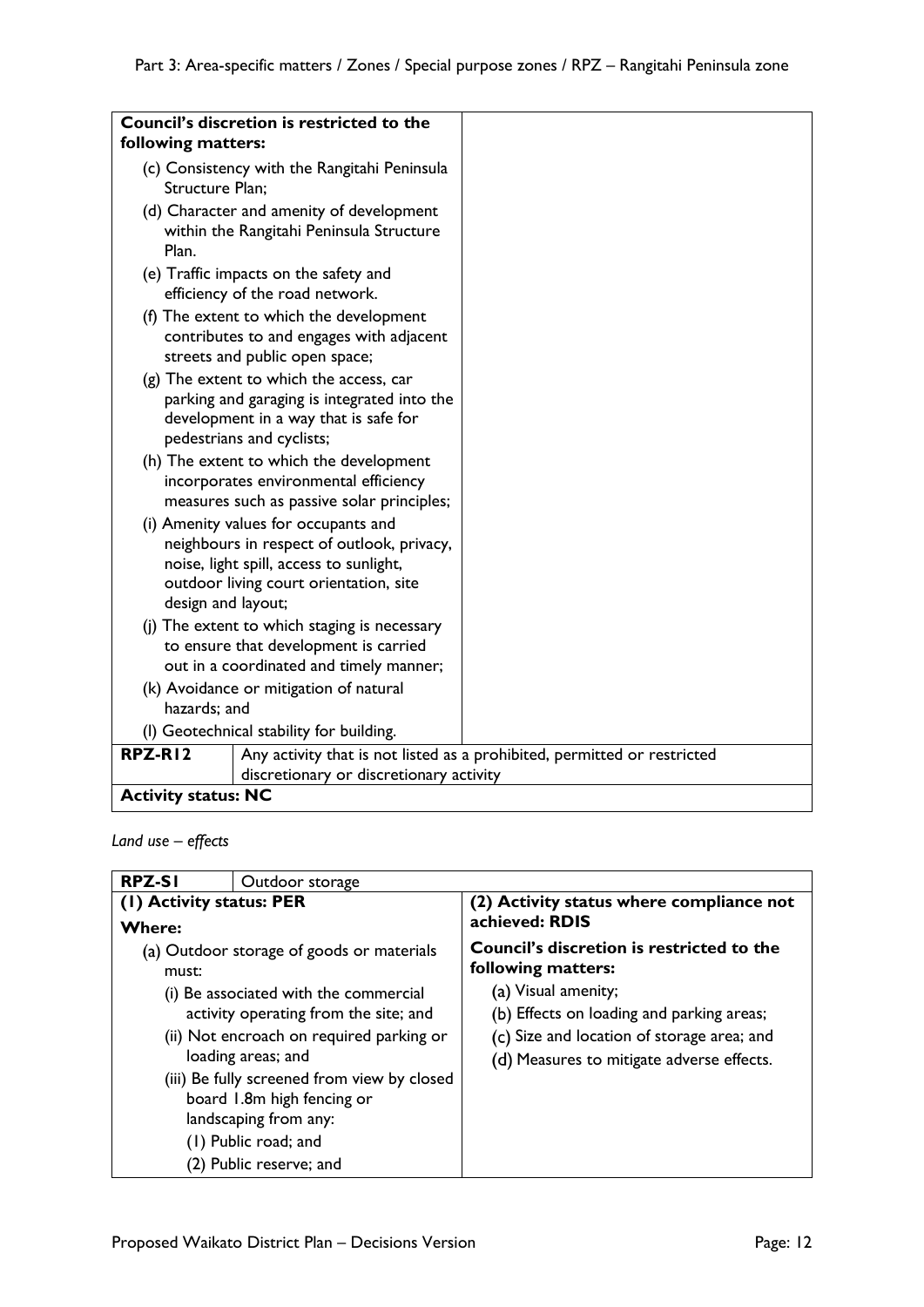(3) Adjoining site in another zone.

*Land use – building*

| RPZ-S2                                   | Residential units                                    |                                               |
|------------------------------------------|------------------------------------------------------|-----------------------------------------------|
| (I) Activity status: PER                 |                                                      | (2) Activity status where compliance not      |
| <b>Where:</b>                            |                                                      | achieved: DIS                                 |
| (a) One residential unit within a lot,   |                                                      |                                               |
| excluding Rangitahi Comprehensive        |                                                      |                                               |
|                                          | Residential Development in locations                 |                                               |
|                                          | shown in Plan 5 of the Rangitahi                     |                                               |
|                                          | Peninsula Structure Plan (APP9 -                     |                                               |
|                                          | Rangitahi Structure Plan) or an approved             |                                               |
|                                          | subdivision consent.                                 |                                               |
| RPZ-S3                                   | Minor residential units                              |                                               |
| (1) Activity status: PER                 |                                                      | (2) Activity status where compliance not      |
| <b>Where:</b>                            |                                                      | achieved: DIS                                 |
|                                          | (a) One minor residential unit not exceeding         |                                               |
|                                          | 70m <sup>2</sup> gross floor area contained within a |                                               |
| CFR where:                               |                                                      |                                               |
|                                          | (i) The net site area is $900m2$ or more;            |                                               |
| and                                      |                                                      |                                               |
|                                          | (ii) The site does not contain a                     |                                               |
|                                          | comprehensive development.                           |                                               |
| RPZ-S4                                   | <b>Building height</b>                               |                                               |
| (I) Activity status: PER                 |                                                      | (2) Activity status where compliance not      |
| <b>Where:</b>                            |                                                      | achieved: RDIS                                |
|                                          | (a) The height of a building measured from           | Council's discretion is restricted to the     |
|                                          | the natural ground level immediately                 | following matters:                            |
|                                          | below that part of the structure must not            | (a) Design and location of building;          |
| exceed 7.5m.                             |                                                      | (b) Building dominance effects;               |
|                                          | (b) Chimneys not exceeding Im in width and           | (c) Admission of daylight and sunlight to the |
|                                          | finials shall not exceed a maximum height            | site and other sites;                         |
|                                          | of 9.5m measured from the natural                    | (d) Privacy on other sites;                   |
| structure;                               | ground level immediately below the                   | (e) Amenity values of the locality;           |
|                                          | (c) Standard RPZ-S4(1)(a) does not apply to          | (f) Consistency with the Rangitahi Peninsula  |
|                                          | <b>Comprehensive Development Lots</b>                | Structure Plan (APP9 - Rangitahi              |
|                                          | shown on Plan 5 of the Rangitahi                     | Structure Plan).                              |
|                                          | Peninsula Structure Plan (APP9 -                     |                                               |
| Rangitahi Structure Plan), where the     |                                                      |                                               |
| height of buildings must not exceed IIm. |                                                      |                                               |
| RPZ-S5                                   | Height in relation to boundary                       |                                               |
| (I) Activity status: PER                 |                                                      | (2) Activity status where compliance not      |
| <b>Where:</b>                            |                                                      | achieved: RDIS                                |
|                                          | (a) A building or structure must not                 | Council's discretion is restricted to the     |
|                                          | protrude through a height control plane              | following matters:                            |
|                                          | rising at an angle of 45° commencing at              | (a) Height of building;                       |
|                                          | an elevation of 2.5m above ground level              | (b) Design and location of building;          |
| at every point of the site boundary.     |                                                      |                                               |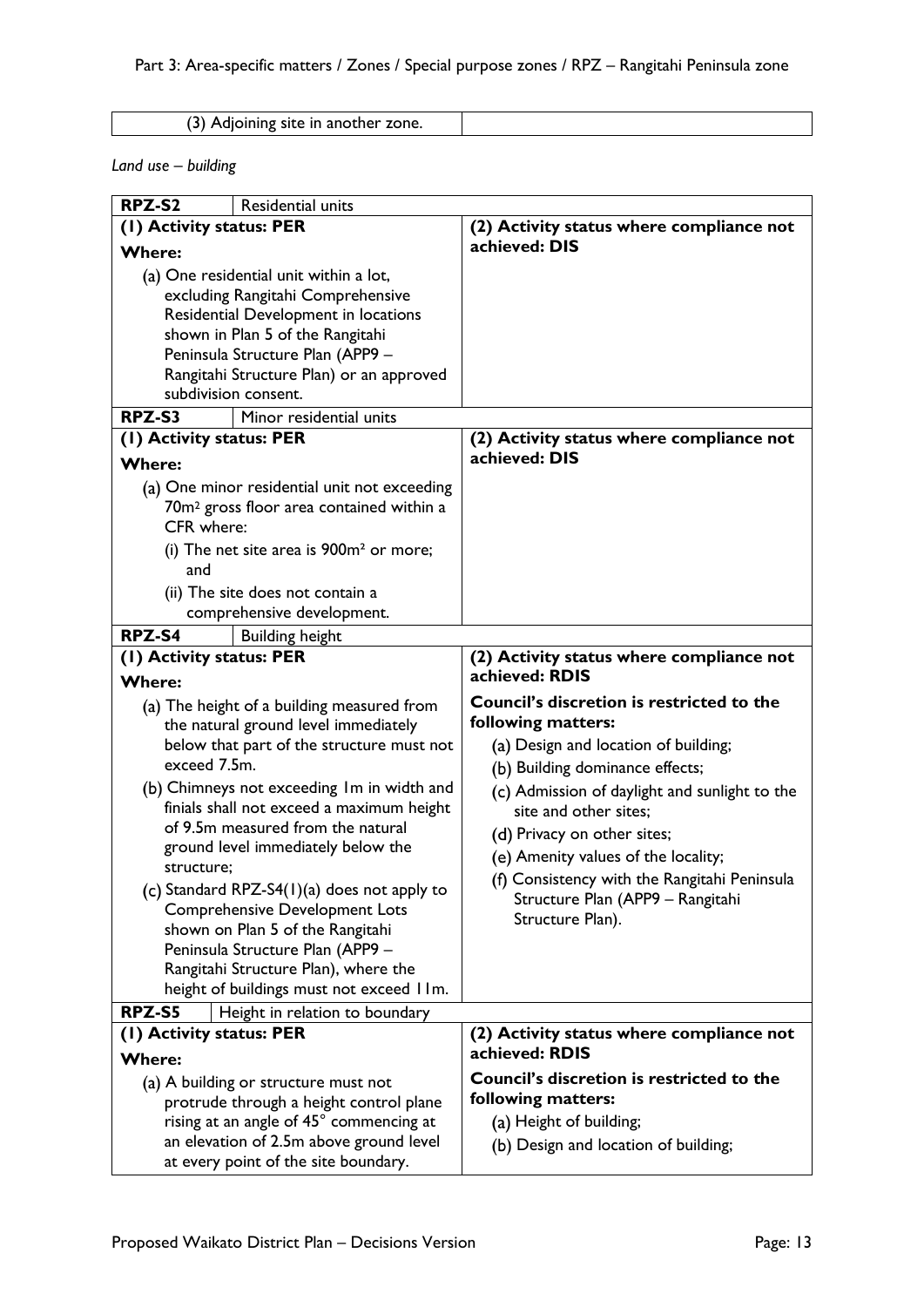| (b) Standard RPZ-S5(1)(a) does not apply to<br>party walls located along site boundaries. | (c) Admission of daylight and sunlight to the<br>site and other sites; |
|-------------------------------------------------------------------------------------------|------------------------------------------------------------------------|
| (c) Standard RPZ-S5(1)(a) does not apply to                                               | (d) Privacy on other sites;                                            |
| sites in Precinct A (PREC20 - Rangitahi                                                   | (e) Amenity values of the locality;                                    |
| Peninsula development precinct A) or                                                      | (f) Consistency with the Rangitahi Peninsula                           |
| Precinct D (PREC23 - Rangitahi Peninsula                                                  | Structure Plan (APP9 - Rangitahi                                       |
| development precinct D) in the Rangitahi                                                  | Structure Plan).                                                       |
| Peninsula Structure Plan (APP9 -                                                          |                                                                        |
| Rangitahi Structure Plan) that are                                                        |                                                                        |
| indicated as having a zero setback.                                                       |                                                                        |
| RPZ-S6<br><b>Building coverage</b>                                                        |                                                                        |
| (1) Activity status: PER                                                                  | (2) Activity status where compliance not<br>achieved: DIS              |
| <b>Where:</b>                                                                             |                                                                        |
| (a) The total building coverage must not                                                  |                                                                        |
| exceed 40% of the site.                                                                   |                                                                        |
| (b) $RPZ-S6(1)(a)$ does not apply:                                                        |                                                                        |
| (i) To a structure that is not a building; or                                             |                                                                        |
| (ii) Eaves of a building that project less                                                |                                                                        |
| than 750mm horizontally from the                                                          |                                                                        |
| exterior wall of the building.                                                            |                                                                        |
| RPZ-S7<br>Impervious surfaces                                                             |                                                                        |
| (1) Activity status: PER                                                                  | (2) Activity status where compliance not                               |
| <b>Where:</b>                                                                             | achieved: RDIS                                                         |
| (a) The impervious surface of a site must not<br>exceed 70%.                              | Council's discretion is restricted to the<br>following matters:        |
|                                                                                           |                                                                        |
|                                                                                           | (a) Site design, layout and amenity; and                               |
|                                                                                           | (b) The risk of flooding, nuisance or damage                           |
|                                                                                           | to the site or other buildings and sites.                              |
| RPZ-S8<br>Accessory buildings                                                             |                                                                        |
| (I) Activity status: PER                                                                  | (2) Activity status where compliance not                               |
| <b>Where:</b>                                                                             | achieved: DIS                                                          |
| (a) The gross floor area of all accessory                                                 |                                                                        |
| buildings on a residential site must not<br>exceed 70m <sup>2</sup> ; or                  |                                                                        |
|                                                                                           |                                                                        |
| (b) Where the accessory building is located<br>outside the Development Precincts          |                                                                        |
| defined in the Rangitahi Peninsula                                                        |                                                                        |
| Structure Plan (APP9 - Rangitahi                                                          |                                                                        |
| Structure Plan) the gross floor area of the                                               |                                                                        |
| accessory building must not exceed                                                        |                                                                        |
| either:                                                                                   |                                                                        |
| (i) $400m^2$ on a site having an area of at                                               |                                                                        |
| least 2ha; or                                                                             |                                                                        |
| (ii) 250m <sup>2</sup> on a site less than 2ha.                                           |                                                                        |
| RPZ-S9<br>Outdoor living space                                                            |                                                                        |
| (1) Activity status: PER                                                                  | (2) Activity status where compliance not                               |
| <b>Where:</b>                                                                             | achieved: DIS                                                          |
| (a) An outdoor living space must be                                                       |                                                                        |
| provided for each residential unit that<br>meets all of the following standards:          |                                                                        |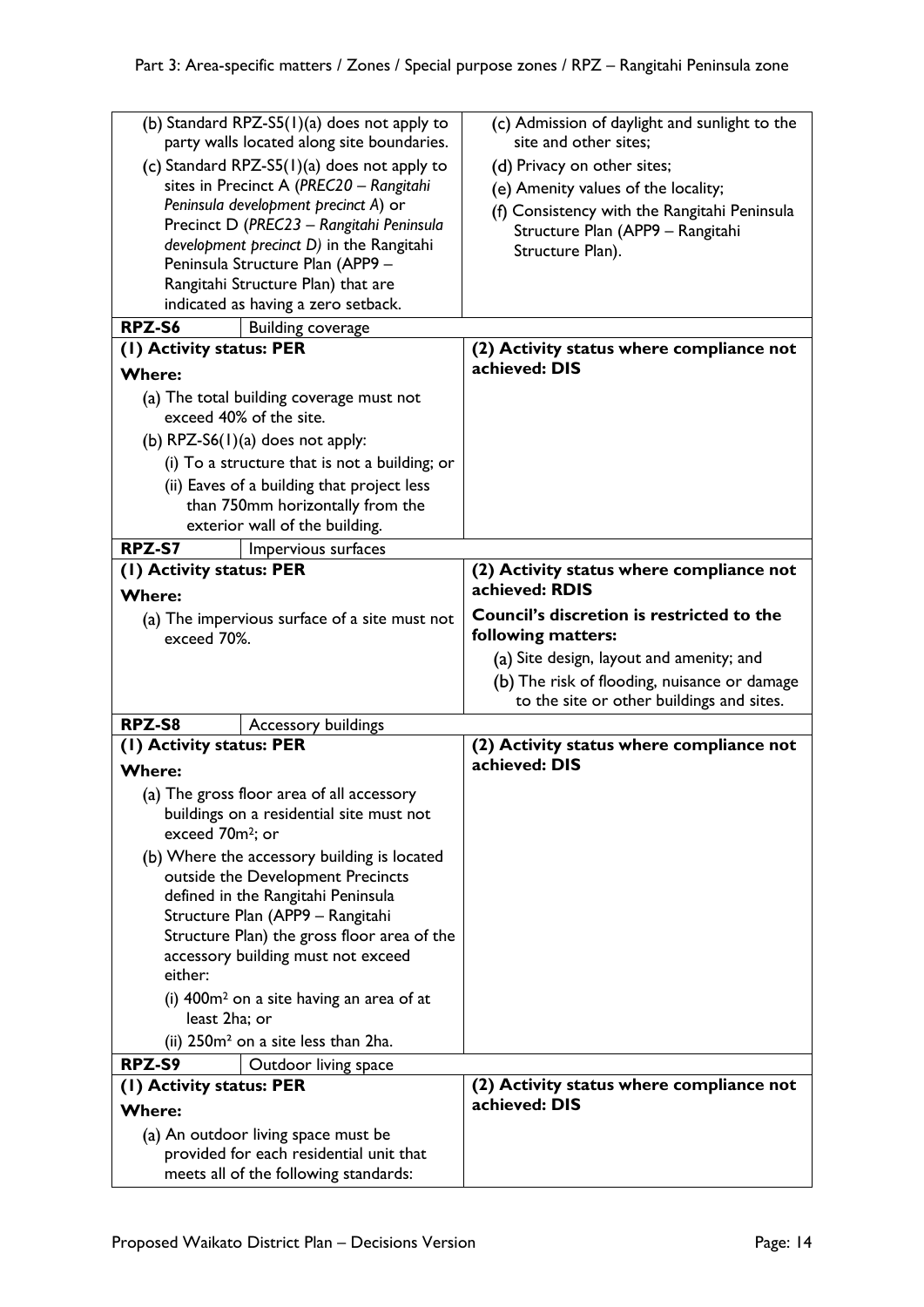|                                                                       | (i) It is for the exclusive use of the<br>occupants of the residential unit;          |                                          |
|-----------------------------------------------------------------------|---------------------------------------------------------------------------------------|------------------------------------------|
|                                                                       | (ii) It is located between 45 degrees                                                 |                                          |
| northeast through north to 90<br>degrees west of the residential unit |                                                                                       |                                          |
|                                                                       | measured from the southernmost part                                                   |                                          |
|                                                                       | of the residential unit;                                                              |                                          |
|                                                                       | (iii) It is readily accessible from a living                                          |                                          |
|                                                                       | area of the residential unit and either:                                              |                                          |
|                                                                       | (1) On the ground floor of the                                                        |                                          |
|                                                                       | residential unit, the outdoor living                                                  |                                          |
|                                                                       | space must have a minimum area of                                                     |                                          |
|                                                                       | 80m <sup>2</sup> capable of containing a circle                                       |                                          |
|                                                                       | of 6m diameter; or                                                                    |                                          |
|                                                                       | (2) Above ground floor of the                                                         |                                          |
|                                                                       | residential unit, the outdoor living                                                  |                                          |
|                                                                       | space must be located on a balcony<br>capable of containing at least 15m <sup>2</sup> |                                          |
|                                                                       | and a circle with a diameter of at                                                    |                                          |
|                                                                       | least 2.4m.                                                                           |                                          |
| <b>RPZ-S10</b>                                                        | Outdoor living space                                                                  |                                          |
| (I) Activity status: PER                                              |                                                                                       | (2) Activity status where compliance not |
| <b>Where:</b>                                                         |                                                                                       | achieved: DIS                            |
|                                                                       | (a) An outdoor living space must be                                                   |                                          |
|                                                                       | provided for each minor residential unit                                              |                                          |
|                                                                       | that meets all of the following standards:                                            |                                          |
|                                                                       | (i) It is for the exclusive use of the                                                |                                          |
|                                                                       | occupants of the minor residential                                                    |                                          |
| unit;                                                                 |                                                                                       |                                          |
|                                                                       | (ii) It is located between 45 degrees                                                 |                                          |
|                                                                       | northeast through north to 90                                                         |                                          |
|                                                                       | degrees west of the minor residential                                                 |                                          |
|                                                                       | unit measured from the southernmost                                                   |                                          |
|                                                                       | part of the minor residential unit;                                                   |                                          |
|                                                                       | (iii) It is readily accessible from a living                                          |                                          |
|                                                                       | area of the minor residential unit and                                                |                                          |
| either:                                                               |                                                                                       |                                          |
|                                                                       | (iv) On the ground floor of the minor                                                 |                                          |
|                                                                       | residential unit, the outdoor living<br>space must have a minimum of 40m <sup>2</sup> |                                          |
|                                                                       | capable of containing a circle of 6m                                                  |                                          |
| diameter: or                                                          |                                                                                       |                                          |
|                                                                       | (v) Above ground floor of the minor                                                   |                                          |
|                                                                       | residential unit, the outdoor living                                                  |                                          |
|                                                                       | space must be located on a balcony                                                    |                                          |
| capable of containing at least 15m <sup>2</sup> and                   |                                                                                       |                                          |
|                                                                       | a circle with a diameter of at least                                                  |                                          |
| 2.4m.                                                                 |                                                                                       |                                          |
| RPZ-SII                                                               | Service court                                                                         |                                          |
| (1) Activity status: PER                                              |                                                                                       | (2) Activity status where compliance not |
| Where:                                                                |                                                                                       | achieved: DIS                            |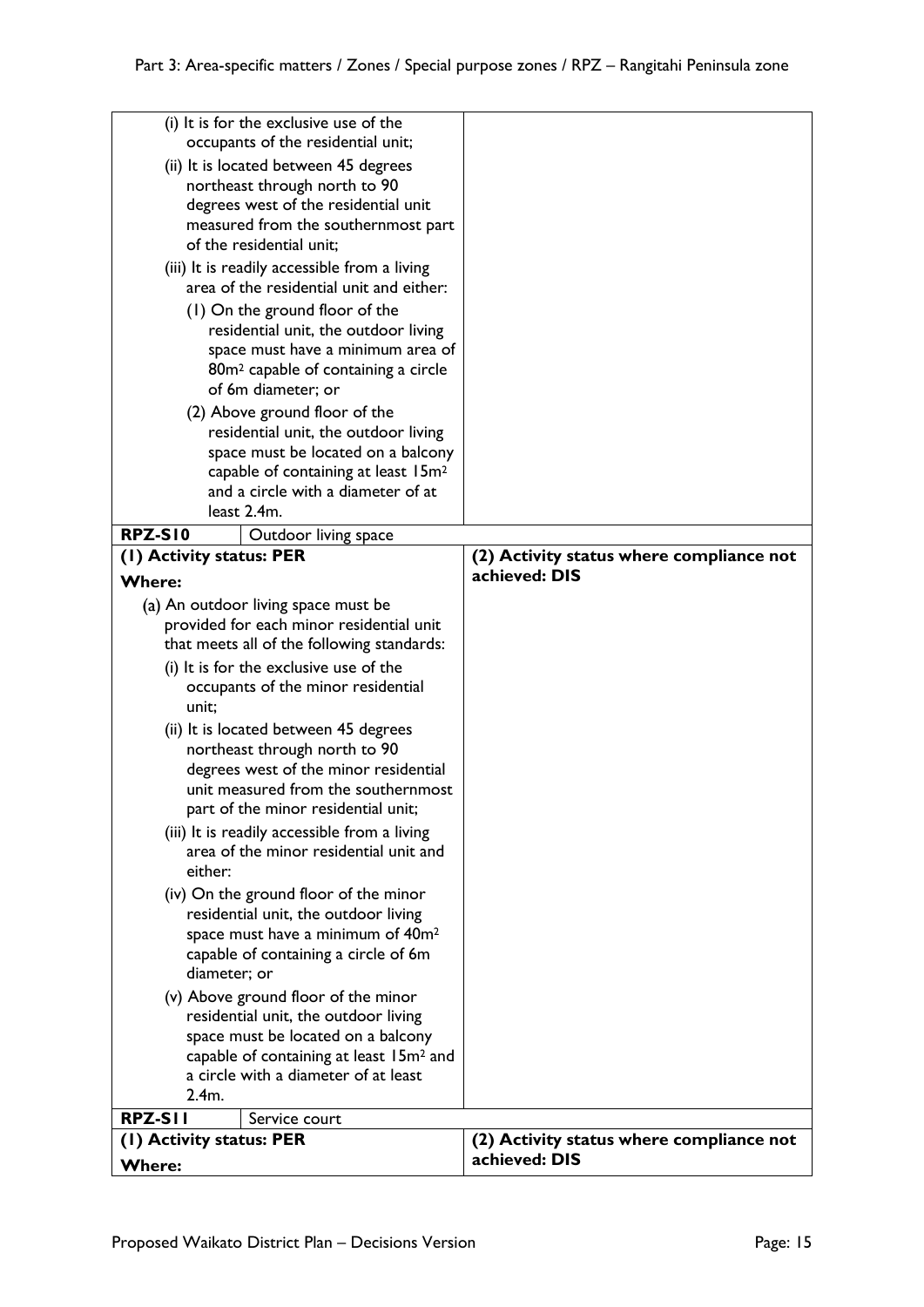| (i) A service court must be provided for<br>each residential unit with the following  |                                                                 |  |
|---------------------------------------------------------------------------------------|-----------------------------------------------------------------|--|
| dimensions:                                                                           |                                                                 |  |
| (ii) Minimum area of 15m <sup>2</sup> ; and                                           |                                                                 |  |
| (iii) Contains a circle of at least 3m                                                |                                                                 |  |
| diameter.                                                                             |                                                                 |  |
| <b>RPZ-S12</b><br>Building setbacks - all boundaries                                  |                                                                 |  |
| (1) Activity status: PER                                                              | (2) Activity status where compliance not                        |  |
| <b>Where:</b>                                                                         | achieved: RDIS                                                  |  |
| (a) A building must be set back a minimum                                             | Council's discretion is restricted to the<br>following matters: |  |
| of:                                                                                   | (a) Road network safety and efficiency;                         |  |
| (i) 3m from the road boundary;                                                        | (b) Reverse sensitivity effects;                                |  |
| (ii) 13m from the line of an indicative<br>road:                                      |                                                                 |  |
|                                                                                       | (c) Adverse effects on amenity;                                 |  |
| (iii) 1.5m from every boundary other than<br>a road boundary, including vehicle       | (d) Streetscape;                                                |  |
| access to another site.                                                               | (e) Potential to mitigate adverse effects;                      |  |
| (b) A non-habitable building can be set back                                          | (f) Daylight admission to adjoining                             |  |
| less than 1.5m from a boundary if it                                                  | properties; and                                                 |  |
| complies with all of the following                                                    | (g) Effects on privacy at adjoining sites.                      |  |
| standards:                                                                            |                                                                 |  |
| (i) The total length of all buildings within                                          |                                                                 |  |
| 1.5m of the boundary does not                                                         |                                                                 |  |
| exceed 6m;                                                                            |                                                                 |  |
| (ii) It does not have any windows or                                                  |                                                                 |  |
| doors on the side of the building                                                     |                                                                 |  |
| facing the boundary;                                                                  |                                                                 |  |
| (iii) No part of the building within the                                              |                                                                 |  |
| setback extends over the site                                                         |                                                                 |  |
| boundary.                                                                             |                                                                 |  |
| (c) Standard RPZ-S12(1)(a) does not apply<br>to the lots identified in the Precinct A |                                                                 |  |
| (PREC20 - Rangitahi Peninsula development                                             |                                                                 |  |
| precinct A) or Precinct D (PREC23 -                                                   |                                                                 |  |
| Rangitahi Peninsula development precinct D)                                           |                                                                 |  |
| in the Rangitahi Peninsula Structure Plan                                             |                                                                 |  |
| (APP9 – Rangitahi Structure Plan) as                                                  |                                                                 |  |
| having a zero setback.                                                                |                                                                 |  |
| (d) Standard RPZ-S12(1)(a) do not apply to                                            |                                                                 |  |
| party walls or lease plan boundaries                                                  |                                                                 |  |
| within Comprehensive Development Lots<br>in APP9 - Rangitahi Structure Plan.          |                                                                 |  |
| (e) $RPZ-S12(1)(a)$ does not apply to a                                               |                                                                 |  |
| structure which is not a building.                                                    |                                                                 |  |
| <b>RPZ-S13</b><br>Sensitive land use setback - wastewater treatment plant             |                                                                 |  |
| (1) Activity status: PER                                                              | (2) Activity status where compliance not                        |  |
| <b>Where:</b>                                                                         | achieved: RDIS                                                  |  |
| (a) Any new building or alteration to an                                              | <b>Council's discretion is restricted to the</b>                |  |
| existing building for a sensitive land use                                            | following matters:                                              |  |
| must be set back a minimum of:                                                        | (a) Adverse effects of odour;                                   |  |